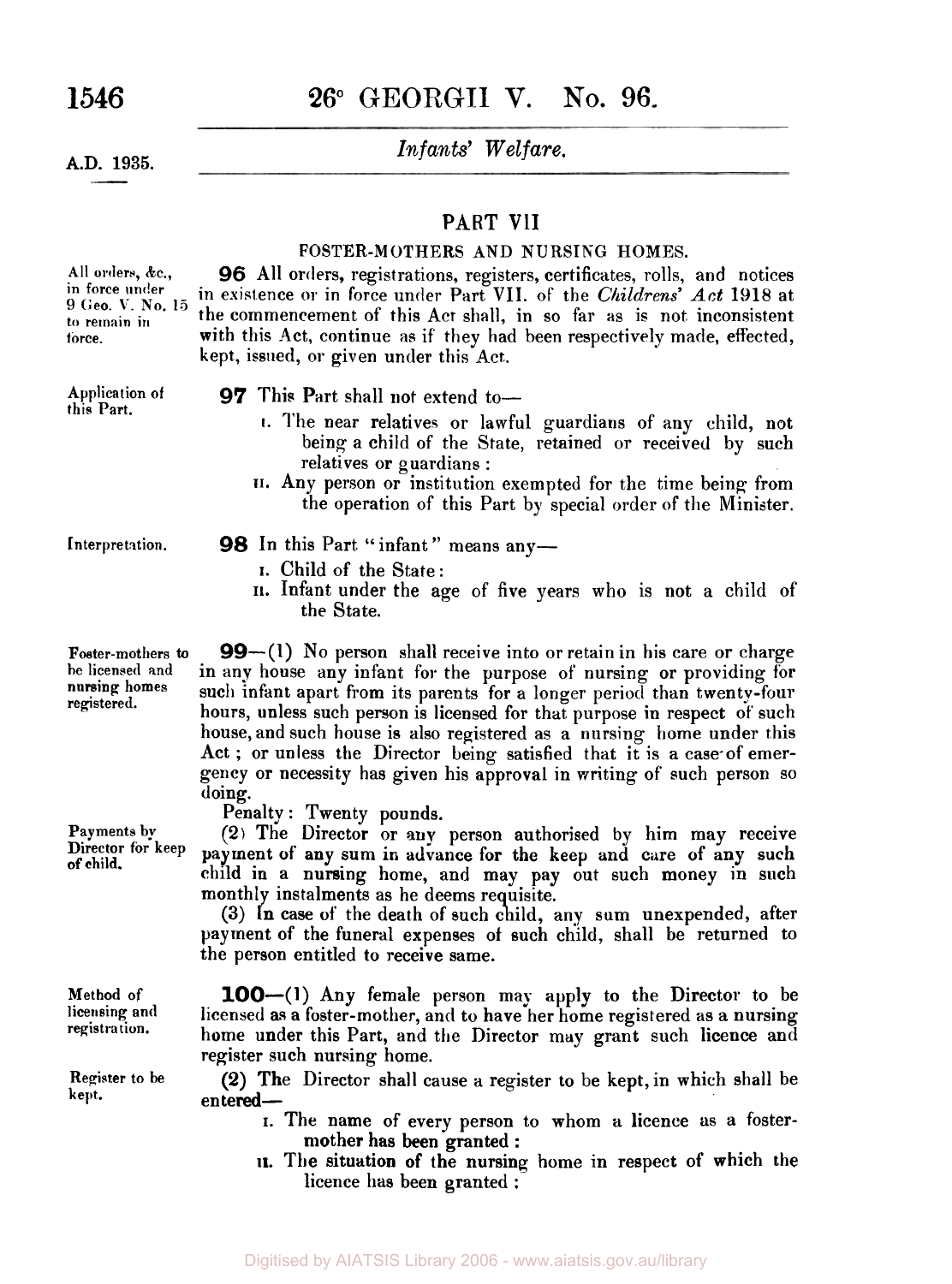#### *Infants' Welfare.*

- **III.** The maximum number of children who may be nursed A.D. **1935.**  Infants' Welfare.<br>
e maximum number of children who may be nursed A.D. 1935.<br>
therein: and<br>
tch other particulars as may be prescribed.
- IV. Such other particulars as may be prescribed.

(3) Every such licence and registration shall, unless cancelled under Duration of this Part, remain in force until the thirty-first day of December next licence. following the granting of the licence, but may be renewed annually in the month of December in the year of any such renewal.

**(4)** No fee shall be payable for any such licence, registration or renewal.

*(5)* Every renewal shall take effect from the first day of January **Renewals.**  following such renewal, and shall, unless cancelled under this Part, remain in force for twelve months.

mother a licence and a certificate of the registration of the nursing home and of any renewal of the same. (6) The Director shall issue under his hand to every licensed foster- **Issue** *ot* **licence.** 

**(7)** The certificate in respect of the nursing home shall set out the maximum number of infants permitted to be nursed therein.

**101**—(1) The Director may refuse to licence any foster-mother or Director may to renew any licence unless he is satisfied that the applicant is of good **refuse** *to* **license**  character, and able properly to nurse and provide for any infants in her **any foster**care or charge, and is in good health and free from **any** constitutional disease or any physical or mental disability.

**(2)** The Director may refuse to register or renew the registration of any nursing home, unless he is satisfied that the house is suitable for the purpose, and is situated in a suitable locality.

roll, on which she shall forthwith enter-**102** –(1) Every foster-mother shall keep at her nursing home a Roll of nursing **ho m** *e.* 

- **I.** The name, sex and age of each infant received into her care or charge :
- II. Opposite the name of each such infant, the date when such infant was so received :
- **III.** The full names, addresses, and occupations of the parents, and of the person by whom such infant was left with her, or from whom it was received. and, if such lastmentioned person was a married woman, the full name, address, and occupation of the husband of such person : and
- IV. Particulars of the periodical payments to be made in respect of such infant and by whom they are to be made.

**(2)** Every foster-mother shall, forthwith on receiving any infant **Receipt of infant**  into her care or charge, forward a notice thereof to the Director. **to be notified to** 

**(3)** In case of default in the making of any such periodical payments **Director**as abovemeutioned, the foster-mother shall, within three days after the same became due, give written notice to the Director of such default.

**(4)** If any such infant is removed from such nursing home, whether before or after attainining the age of five years, such foster-mother shall, immediately after such removal, enter in such roll the date of such removal and the full name, address, and occupation of the person by whom the infant **was** so removed.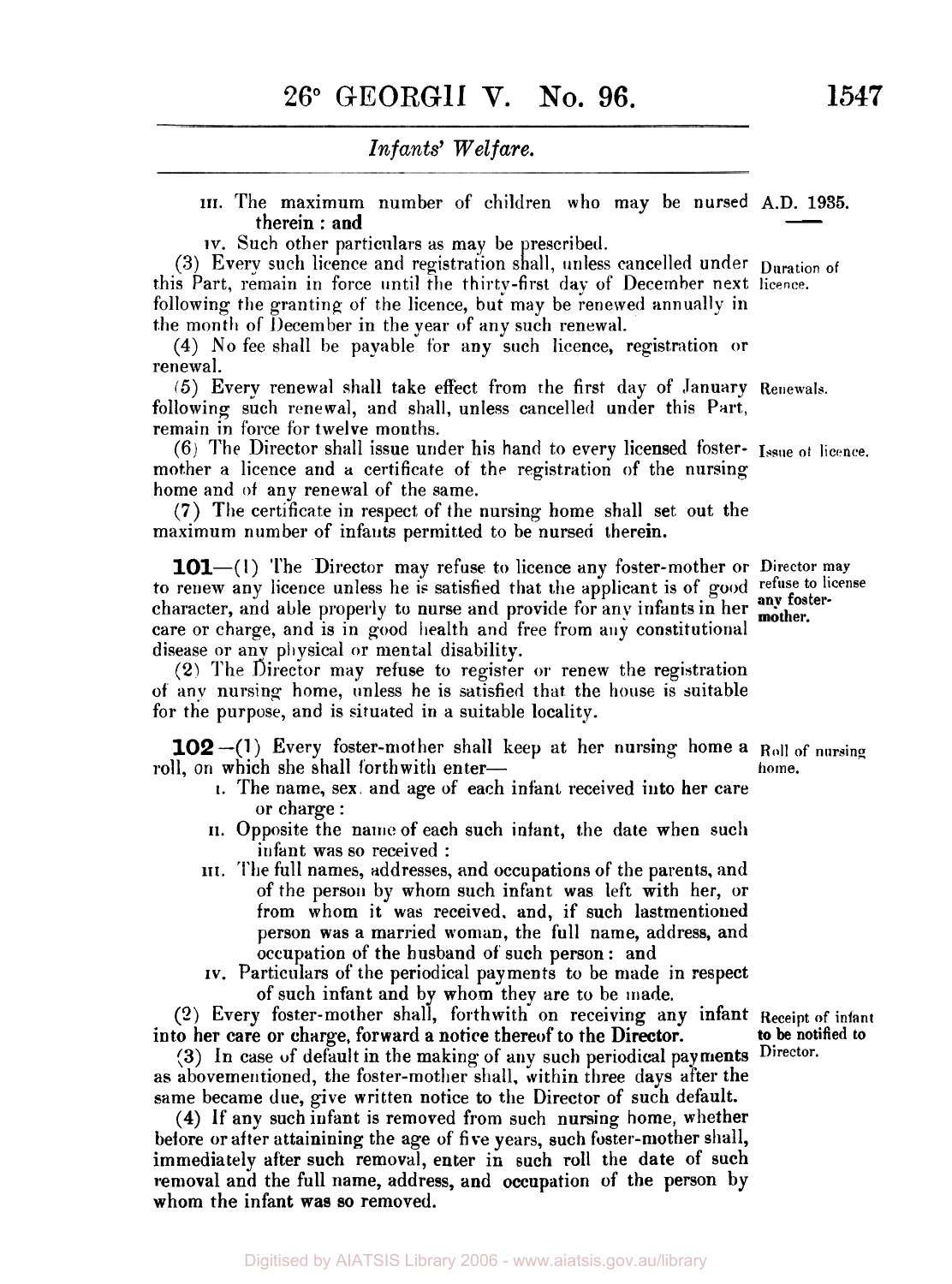**1548 26° GEORGII V. No. 96.** 

#### *Infants' Welfare.*

A.D. 1935.

Production of roll **to police officer.** 

**Duty and responmother.** 

**Licences and registrations be cancelled.** 

(5) Every foster-mother shall cause the person by whom an infant is removed to sign such entry, and shall forward to the Director **a** copy thereof within three days after the removal of each infant.

 $(6)$  A foster-mother shall, forthwith upon demand by an officer of the Department or a police officer of or above the rank of sergeant, produce such roll **to** such officer, who may examine and peruse the same, and, if he thinks proper, retain it.

**103**—(1) It shall be the duty of every foster-mother to provide every infant, while in her care or charge, with proper and sufficient clothing, food, nursing, and attention, and with all other necessaries of life, arid **to** keep every part of the nursing home at all times in a fit and proper state for the reception of infants, and to **do,** observe, and carry out all the acts. requirements, and directions prescribed by this Act or by any lawful order of the Director or authorised officer in relation to the nursing home.

(2) The Director or authorised officer is hereby empowered to make any such order having for its object the effectual execution of the foregoing provisions of this section.

**(3)** Every such foster-mother shall, in respect of the conduct of her nursing home, be responsible not **only** for her own acts or default but also for any act or default of any member of her family. or of any person employed by her at or in connection with such nursing home.

**104**-(1) If at any it is made to appear to the Director that any foster-mother has been guilty of neglecting any infant in her care or charge, or is incapable of providing any such infant with proper food or attention, or that the nursing home is unfit for the reception **of**  infants, or if for any other reason it appears to the Director desirable so to do, he may, after at least seven davs' notice in writing, served **by**  leaving the same at the nursing home, cancel the licence of such person and the registration of such nursing home.

**Removal of (2) The Director shall immediately remove from such nursing home**<br>children of the sall children of the State and place them in another nursing home or **children of the** all children **of** the State and place them in another nursing home, or **State.** make other adequate provision for them.

Order for removal (3) The Director may, at any time after giving such notice of can-<br>of other children, cellation to any foster mother by under in writing under his hand cellation to any foster-mother, by order in writing under his hand, addressed to the person who is by contract or otherwise legally responsible for the maintenance of any infant (not being a child of the Stare) placed in the care of such foster-mother, require such person forthwith **to**  remove such infant from the nursing home of such foster-mother, and place it in another nursing home, or make other adequate provision for it, **and,** if the person so ordered, upon a copy of such order being served upon him, fails forthwith to obey such order, he shall he guilty of an offence against this Act.

Director may (4) The Director may at his discretion remove from any such nursremove infants ing home any infant (not being a child of the State), and the Depart-<br>not being children ment may take it into its care, temporarily rending the restoration of not being children **ment** may take it into its care temporarily, pending the restoration of of the State. **Of the State.** such infant. **to** its relatives or guardians, or until it **can** be lawfully dis**posed** of; **and** in **any** such case the Director may recover the cost of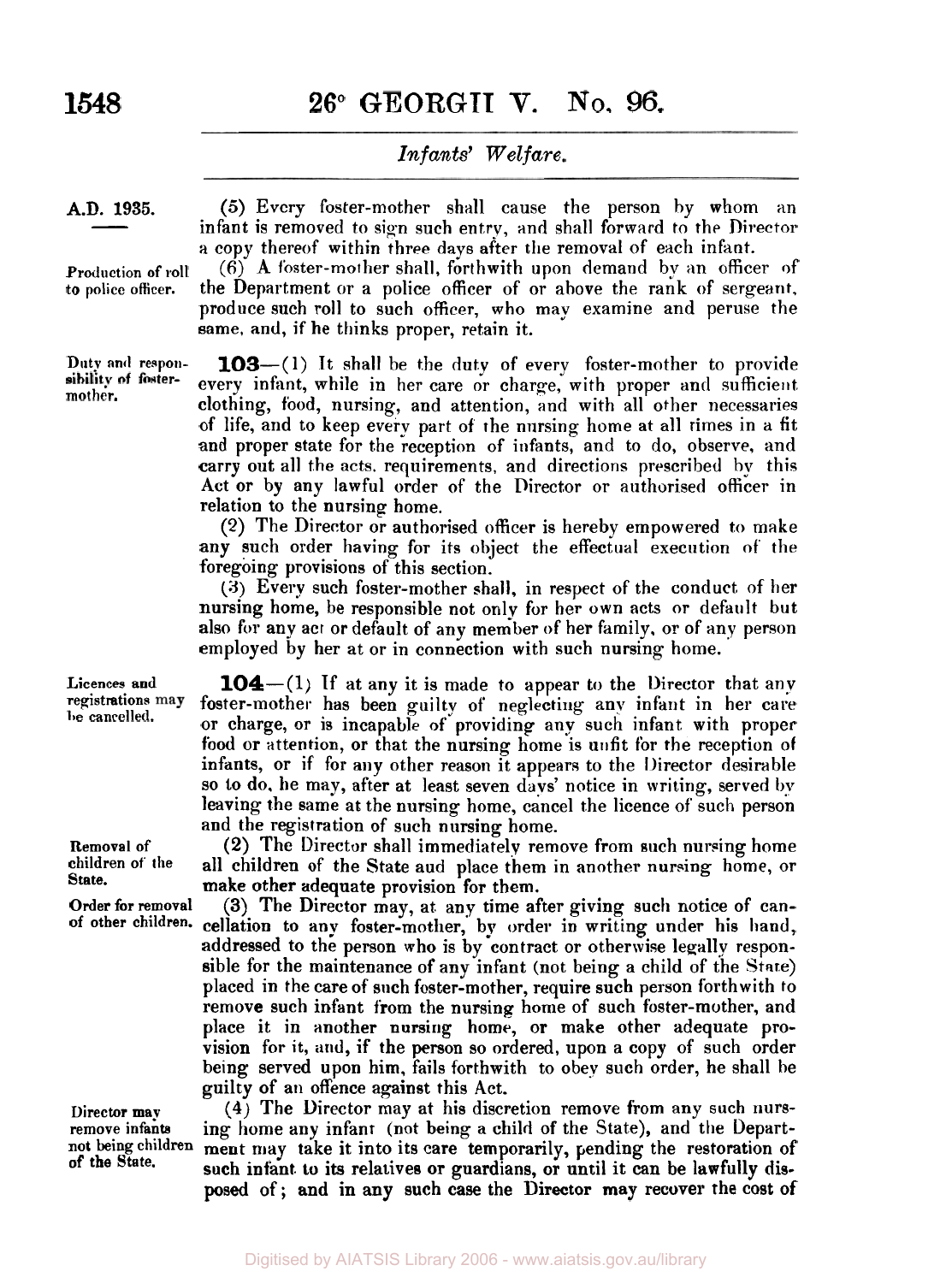the removal, maintenance, and clothing of and medical attendance upon A.D. **1935.**  such infant from any person responsible for the maintenance of such in fant.  $\frac{1935}{\frac{1}{2}}$ 

*(5)* The removal of any infant from the nursing home of any fostermother whose licence has been cancelled under this section shall terminate any contract made by any person with such foster-mother respect ing such infant.

**105—(1)** Every foster-mother shall, within twenty-four hours Notice to be given after the death of an infant in her care or charge, give or cause of death of infant; to be given notice thereof to the police officer in charge of the nearest police station, and thereupon an inquest shall be held.

**(2)** The coroner holding such inquest shall inquire, not only into the immediate cause of death, but into all such circumstances as may throw any light upon the treatment and condition of the infant during life, and also into any other matters in his opinion requiring investigation in the public interest ; and such coroner, after holding such inquest, shall report to the Minister the cause of death, and shall in such report make such remarks with respect to the matter as to him seem fit.

**106**-(1) The Director or any officer of the Department, accom- Inspection. panied, **if** necessary, by **a** legally -qualified medical practitioner, may at any time enter and inspect any nursing home and inspect all infants therein, and examine the foster-mother in order to satisfy himself or the medical practitioner as to the proper care, maintenance, and treatment of any infant, and may give any necessary advice or directions as to such care, maintenance, and treatment.

**(2)** One such inspection at least shall take place in every three months.

**(3)** No person shall-

- I. Refuse to admit the Director or an officer of the Depart-**Penalty for**  ment, or a medical practitioner accompanying either of **refusing to**  such officers, to any**permit inspection.** 
	- (a) Nursing home:
	- **(b)** Premises to which an infant has been removed from a nursing home: or
	- *(c)* Premises in which an infant so removed is detained : or
- **I[.** Refuse to answer, or shall answer falsely, any question put to him by the Director or such officer or practitioner concerning such nursing home, premises, or infant.

Penalty : Twenty pounds.

**(4)** The provisions **of** subsections (1) and (3) hereof shall apply in respect of any child over the age of five years in the care or charge of *a* person who, if such child were under that age, would be required to be licensed under this Act before taking charge of such child.

**inquest to be held and report made to Minister.**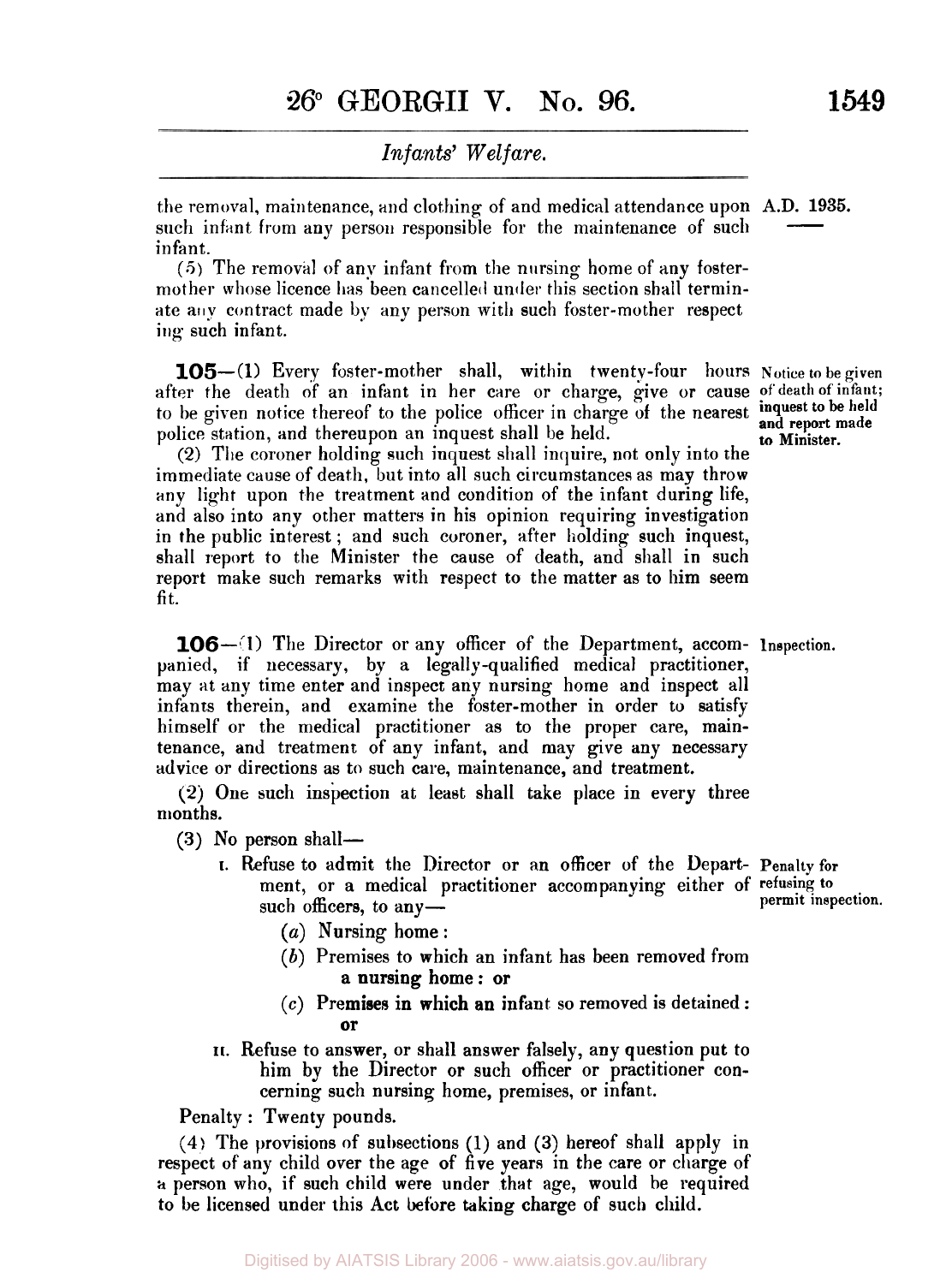### **1550 26°** GEORGII **V. No. 96.**

#### *Infants' Welfare.*

## **A.D. 1935.**   $\frac{1935.}{\sqrt{100}}$

**Ill-treating**   $children.$ 

**I Il-treatment of children placed out or apprenticed.** 

**Restrictions on employment of children.** 

#### PART VIII.

#### **OFFENCES.**

**107** Any person over the age of sixteen having the custody care or control of a male child under the age of fifteen, or of a female child under the age of sixteen, wilfully ill-treats, neglects, abandons, or exposes such child, or causes such child to be ill-treated, neglected, abandoned, or exposed, shall be liable to a penalty of twenty-five pounds or to imprisonment for six months, or to both such penalties.

**108** Any person who wilfully ill-treats or neglects any child placed out with or apprenticed to him under this Act, or who causes such child to be ill-treated or neglected, shall be liable to a penalty of twentyfive pounds or to imprisonment for six months.

**109**—(1) No person shall cause or procure any child under the age *of-*

- I. Fifteen years to be-
	- *(a)* In any public place for the purpose of begging, or inducing the giving of, or receiving, alms, whether or not under the pretence of singing, playing, performing, offering anything for sale, or otherwise : or
	- *(b)* **In** any street or in any premises licensed for the sale of intoxicating liquor, for the purpose of singing, playing, performing for profit, or offering anything for sale, between the hours of nine of the clock in the afternoon of any day and five of the clock the next following forenoon : or
- **II.** Fourteen years to be at any time in any public place or in any premises licensed for the sale of intoxicating liquor for the purpose of singing, playing, or performing for profit, or to be in any street between the hours of seven of the clock in the afternoon of any day and six of the clock in the next following forenoon for the purpose of offering any thing for sale.

Penalty : Twenty-five pounds or three months' imprisonment.

**(2)** The provisions of subsection (I) shall not apply to any child playing, singing, **or** performing at an occasional entertainment, the net proceeds **of** which are applied wholly for the benefit of any school. or or of any church or charity, or for any patriotic purpose.

**Forgery of licences, &c.**  110 No person shall-

I. Knowingly furnish any false information to the Director or any other person with reference to any matter with respect to which he is required by this Act to furnish information **to** the Director or such person :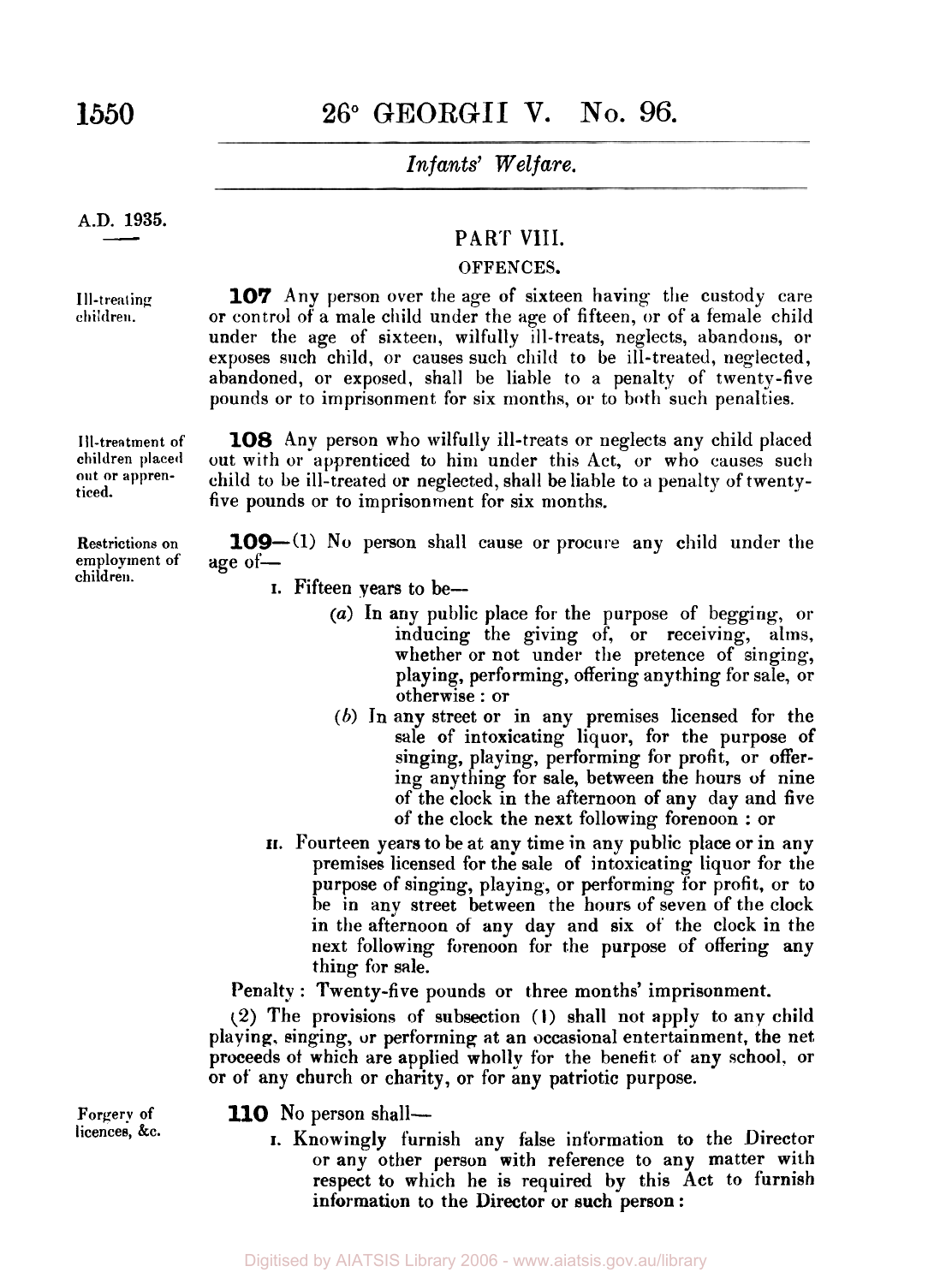- **II.** Forge any licence or certificate authorised to be issued **A.D. 1935.**  Infants' Welfare.<br>
The same of the set of any such licence or certificate<br>
and allem tives are of any such licence or certificate<br>
and the same of any such licence or certificate
- **III.** Fraudulently make use of any such licence or certificate knowing the same to be forged : or
- **IV.** Falsify any roll kept in pursuance of Part VII.

Penalty: Twenty-five pounds or three months' imprisonment.

- **III** No person shall-<br>**Removing, &c.,**<br>**Removing, &c.,**<br>**Removing, &c.**, child of the State from any institution before the expiration of the period of detention **of** such child, or from its foster-mother or foster-parent to or with whom such child is apprenticed or placed out before the expiration of the term of placing out or apprenticeship : **harbouring,** &., I. Without the authority of the Minister, take or remove any **state children.** 
	- **II.** Directly or indirectly counsel or induce any child of the State to abscond from any institution, or to 'break his apprenticeship indentures, or to abscond or escape from his foster-mother or foster-parent before such child has been regularly discharged, **or** before the expiration of such placing out or apprenticeship :
	- **III.** Prevent any child **of** the State from returning to any institution or to his foster-mother or foster-parent, or knowing any child of the State to have been so taken or removed as aforesaid, or to have *so* absconded or escaped as aforesaid, harbour or conceal, or assist in harbouring or concealing, such child :
	- **IV.** Being an officer or servant of the Department or of the managers of an institution, negligently or knowingly permit any inmate to abscond or escape as aforesaid :
	- v. Without the authority or permission of the Director, or of **Communicating**  the managers of an institution, as the case may be, hold with children institutions. any communication with any inmate :
	- **VI.** Having entered any institution or any premises belonging thereto or used in connection therewith, fail to depart therefrom when lawfully required *so* to do by the superintendent, matron, or any officer or servant of such institu**tion:** or
	- **VII.** Without the previous permission in writing of the Minister remove any child of the **State** out of Tasmania, or suffer such child to be removed out of Tasmania.

Penalty : Under paragraphs **I.** to **IV.** or **VII.** : Twenty pounds or **six**  months' imprisonment ; Under paragraphs **v.** or **VI.** : Twenty pounds.

**112-(l) No person** shall- **Dieobeying** 

**r.** Refuse, fail, or neglect to comply with any maintenance order. order made against him under this Act, or leave or attempt **to** leave the State without making arrangements for future payments to the satisfaction of the Director : or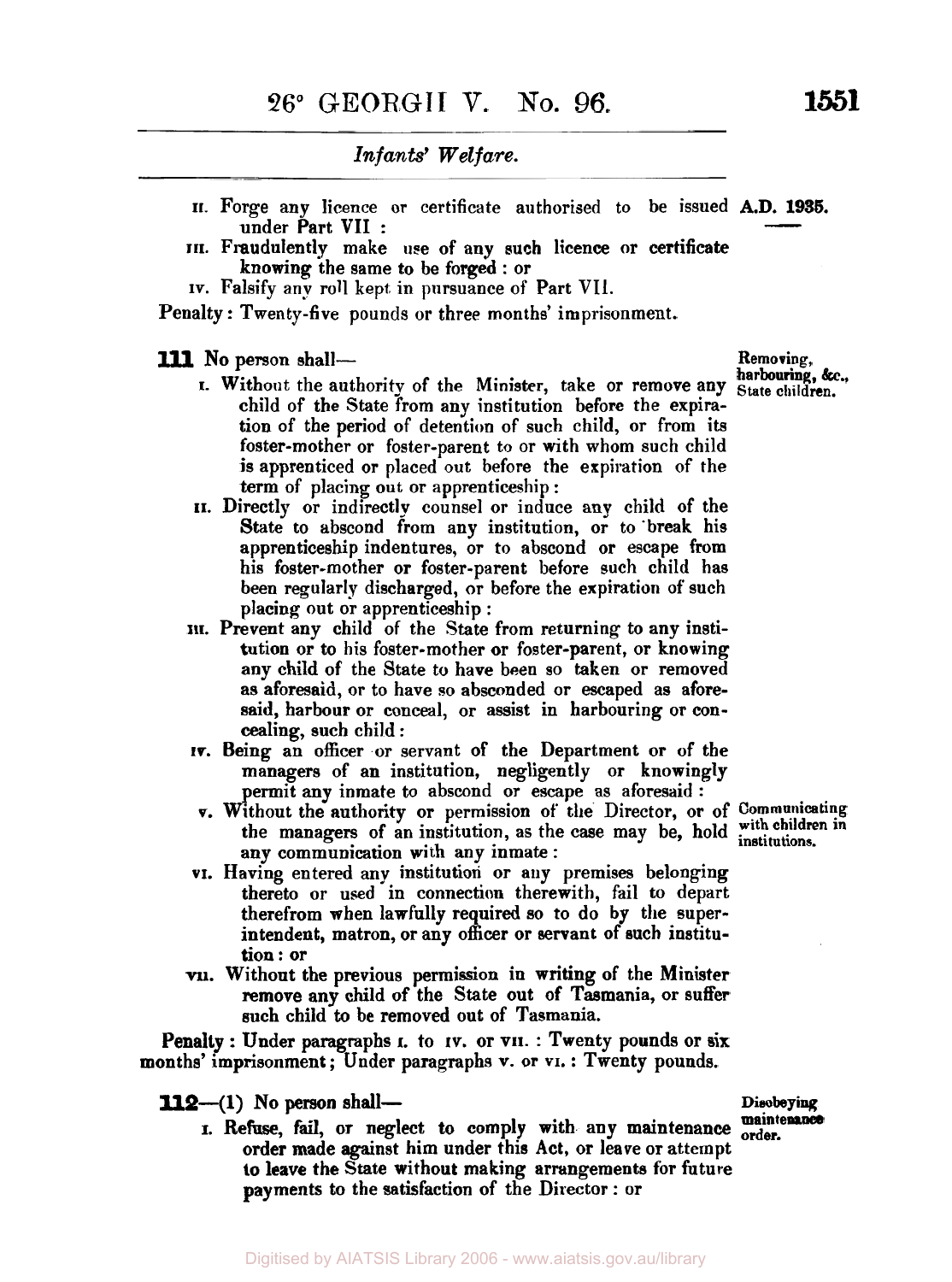**1552 26" GEORGII V. NO. 96.** 

*Infants) Welfare.* 

**AD. 1935.**   $\frac{1935}{\sqrt{100}}$ 

**Desertion of child.** 

**11.** Being a near relative liable to maintain any child-

- *(a)* Desert such child : or
- *(b)* Leave such child without, or fail to provide him with, adequate means of support.

Penalty : Six months' imprisonment.

**Court may (2)** Upon the hearing **of** a complaint under this section, the court, **determine matter** if satisfied that the child has been, or is about to be, deserted by the person complained against, or is actually without adequate means of support, and that such person is a near relative of such child, liable and able to contribute towards his maintenance, may order such person, either immediately or at some adjournment, to find good and sufficient security to the satisfaction ot the court that he will not desert or leave such child without adequate means of support.

> **(3)** The court, in default of such security being found, may commit such person to prison for any period not exceeding six months, or until such order be sooner complied with.

**court may issue (4)** Upon complaint on oath by the Director, or any other officer of **warrant for arrest the Department, that he has reasonable grounds for believing that any of deserter upon person has committed or is about to commit an offence under this section Of deserter Upon** person has committed **or** is about to commit an offence under this section, any justice, if satisfied that there are reasonable grounds for believing that such offence has been or is about to be committed, may issue a warrant for the arrest of the person complained against.

**113** Any person who contravenes or makes default in compliance with any provision of this Act or any order made by the court thereunder for which contravention or default no penalty is specifically provided, shall be liable to a penalty of twenty pounds or to imprisonment for three months. **General penalty.** 

#### **PART IX.**

#### **MISCELLANEOUS.**

**two years without** 

**Children main- 114-(1)** Where any destitute or neglected child has **been,** without **tained in certified** objection **on** the part of its father or other guardian, received into any certified institution and maintained therein for a period of two **objection by years or upwards, such father or other guardian shall not be entitled to father not re-** remove such child out of the custody or control of the managers of movable without such institution without their consent in writing or the order of the consent or order. Minister which may be given if angle father and in actions the **Or Order.** Minister, which may be given if such father or guardian satisfies the Minister that he did not know that such child **was** being so maintained, and that he has not been guilty of negligence with regard to such child whilst it has been **so** maintained. remove such child out of the custody or control of the managers of

> **(2)** If no such consent is given the managers of such institution shall **have** the custody of the person **of** such child until it attains the age of eighteen years.

Digitised by AIATSIS Library 2006 - www.aiatsis.gov.au/library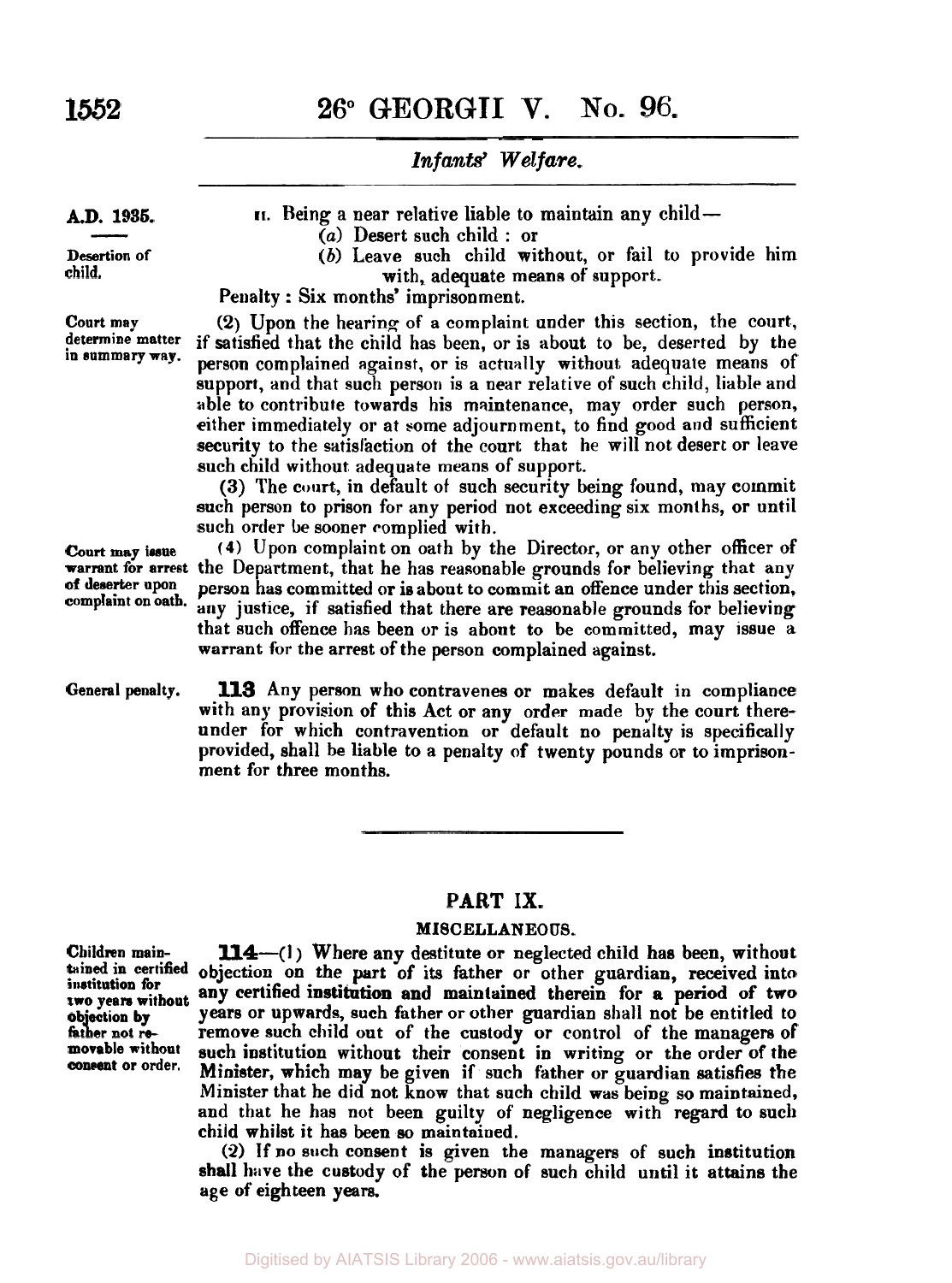#### *Infants' Welfare.*

**115** At the hearing of any complaint under this Act, any one A.D. **1935.**  officer of the Department or any one probation officer may be present, **and may examine and cross-examine witnesses, and be heard touching Officer of Depart-**<br> **and may examine and cross-examine witnesses, and be heard touching Officer of Depart**the acquittal or punishment of any child.

**against children. 116** If contrary to the provisions of this Act any committal order, **Order may be**  or conviction is made or entered by a children's court in respect of a set aside. child in the absence **of** his parent or guardian, to whom reasonable notice of the complaint has not been given, such committal order, or conviction may tor good cause shown be set aside by the same or another children's court upon the application of such parent or guardian within three months after the making or entering of the committal order, or conviction.

**117**-(1) An order committing a child to an institution, or remov- Order to be ing a child from one institution to another, shall be forwarded to the **forwarded** to superintendent of the institution to which the child has been committed institution. and shall be a sufficient warrant for the detention of the child.

- **(2)** The production **of- Certain orders** 
	- **1.** Any such order or a copy thereof endorsed with a memorandum purporting to be signed by the superintendent or matron of any institution, stating the child named in such order was duly received into, and is at the time of the signing thereof detained in, such institution, or has been otherwise disposed of according to law : or
	- **II.** Any order made under this Act, or a copy thereof purporting to be signed by the clerk of the children's court by which the same was made or by the Director in case of a removal order and certified to be a correct copy-

shall, without proof of the signature of the person purporting to have signed the same, be evidence of the due making and signing of such order, memorandum, or certificate, and of the committal, detention, and identity of the child, and of the identity of the parent named in such order or memorandum.

**118** If it be made to appear to any justice by complaint on oath **Search warrant.**  that there is reason to believe that any person is offending against this Act in any house or premises, or that any provision of this Act is being infringed in any house or premises, such justice may issue his warrant authorising any member or members of the police force to search any house or premises therein named, at any hour of the day or night, for the purpose of ascertaining whether there is or has been therein or thereon an infringement of this Act.

**119** Every person authorised to take charge of any child ordered to **Persons in charge**  be detained under this Act, for the purpose of conveying such child to of State children or **from** any institution, or to a foster-mother **or** foster-parent, shall, **of constables.** 

**ment may take part in all trials** 

**and copies** *to* **be**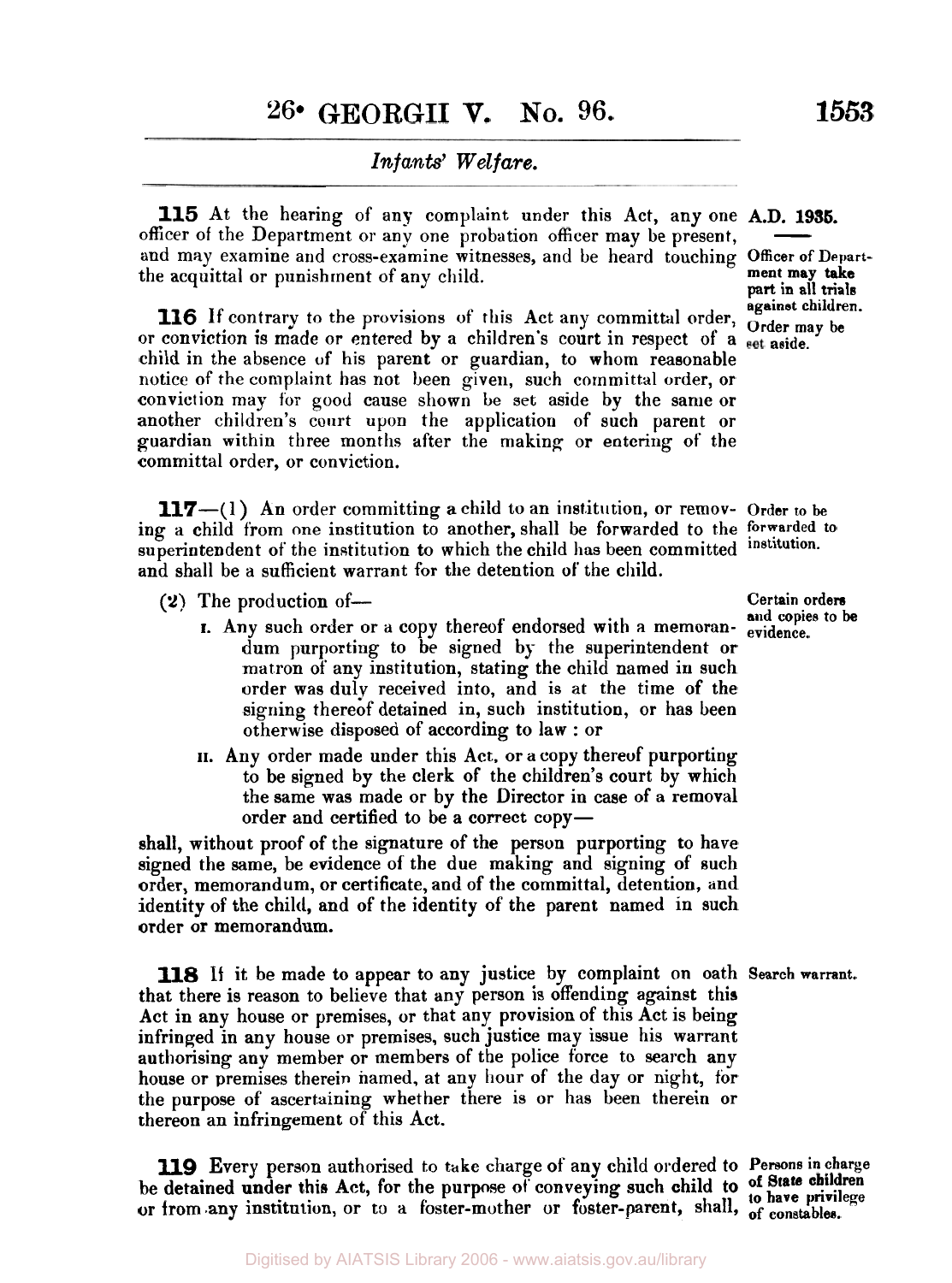**1554 26" GEORGII V. No. 96.** 

#### Infants' Welfare.

while engaged in such duty, have **all** such powers, authorities, protection, and privileges for the purpose of the execution of his duty as any police officer has by common law or statute. **A.D. 1935.**   $\frac{1935}{\frac{1}{2}}$ **Proof of age. 120** In cases where the age of any person is material, a children's court or any other court having jurisdiction in the case may decide, upon its own view and judgment, whether any person charged or present before it has or has not attained any prescribed age, but nothing herein shall be construed to prevent the age of such person being proved. Limit of costs to **be paid 121** Where a child is himself ordered by a children's court to pay costs in addition to *a* penalty, the amount of the costs so ordered to be paid shall in no case exceed the amount of the penalty, and (except so far *as*  the court thinks fit expressly to order otherwise) all fees payable or paid by the complainant in excess of the amount of costs so ordered to **be** paid shall be remitted or repaid to him, and the court may also order the penalty, or any part thereof, to be paid to the complainant in **or** towards the payment of his costs. **Costs 122** No costs shall be ordered against the Director or other officer of the Department in any proceedings taken under this Act, if the court having cognisance thereof is of opinion that the Director or other officer has acted in good faith in his official capacity. **Expenses of 123 All expenses incurred in administering, carrying out, and administration.** or foreing the provisions of this Ast shall be defined out of monous to enforcing the provisions of this Act shall be defrayed out of moneys to be provided by Parliament for the purpose. **Act to be construed liberally. 124** This Act shall be liberally construed to the end that its purpose may be carried out, to wit, that the care and custody and discipline of a child of the State shall approximate **as** nearly as may be that which should be given by its parents, and that, **as** far **as** is practicable and expedient, every juvenile delinquent shall be treated, not as a criminal,

#### **PART X.**

but as a misdirected and misguided child, and one needing aid,

#### **REGULATIONS AND FORMS.**

| <b>Regulations.</b> | 125 The Governor may make regulations for the purposes of this<br>Act.                                                                                                                                                                                                                      |
|---------------------|---------------------------------------------------------------------------------------------------------------------------------------------------------------------------------------------------------------------------------------------------------------------------------------------|
| Forms.              | 126 Where any form is required to be used under this Act, and no<br>appropriate form is prescribed, a form approved by the Director, and<br>which substantially complies with the relevant provisions, may, until a<br>form is prescribed, be used and shall be sufficient for its purpose. |

encouragement, help, and assistance.